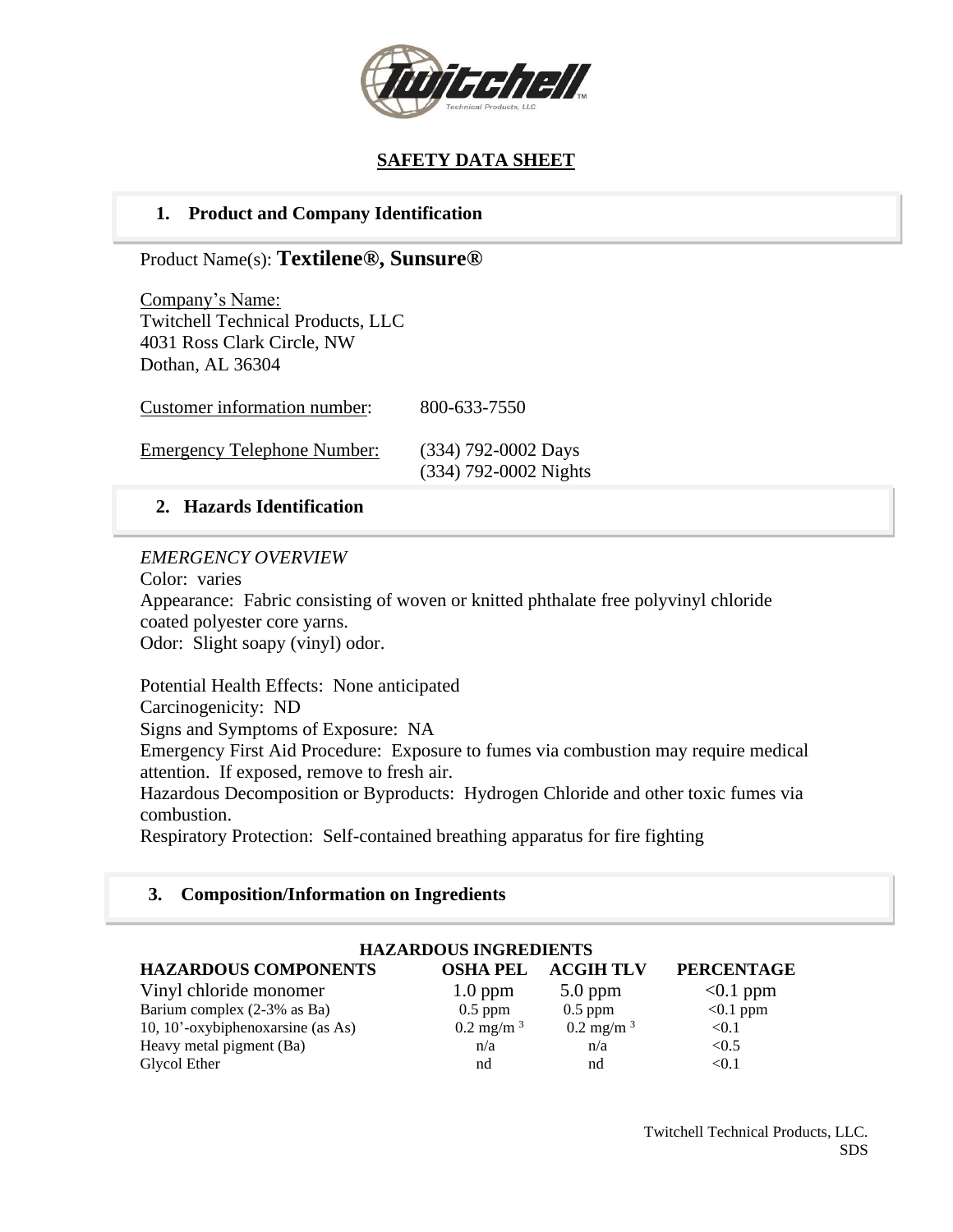### **4. First Aid Measures**

Eye Contact: Not normally needed. Eye wash station and safety shower should be near work area. Skin Contact: Not required

Inhalation: Not required

### **5. Fire-Fighting Measures**

Flash Point/Auto-ignition Temperature: Not determined Flammable Limits: Auto ignition at 572°F Extinguishing Media: Water spray, water fog, foam,  $CO<sub>2</sub>$ , dry chemicals Special Fire Fighting Procedure: When fighting fires in confined spaces, self-contained breathing apparatus should be worn. Unusual Fire and Explosion Hazards: Thermal degradation can yield hydrogen chloride, carbon monoxide, carbon dioxide, and other toxic gases. Exposure to gases may be fatal.

Firefighters should use a self-contained breathing apparatus.

#### **6. Accidental Release Measures**

Steps to be taken in case material is released or spilled: If material is not contaminated, return to proper package for use.

If material is contaminated, place in proper container for disposal.

### **7. Handling and Storage**

Precautions to be taken in handling and storage: Store woven fabric in a warehouse equipped with a sprinkler system.

Avoid extreme conditions of heat and humidity. Do not store near open flames.

### **8. Exposure Controls/Personal Protection**

#### *SPECIAL PROTECTION INFORMATION*

Respiratory Protection: Not required; however, use of adequate ventilation is good industrial practice.

Protective Gloves: Not needed

Eye Protection: No significant irritation expected other than possible mechanical irritation. Eye wash station and safety shower should be near work area. Other Protective Equipment: Not needed.

### **9. Physical and Chemical Properties**

### *CHEMICAL AND PHYSICAL DATA*

Solubility in Water: Negligible Appearance and Odor: Yarn or woven/knit fabric with a slight soapy (vinyl) odor. Melting Point: 315° F Specific Gravity  $(H<sub>2</sub>0-1)$ : 1.35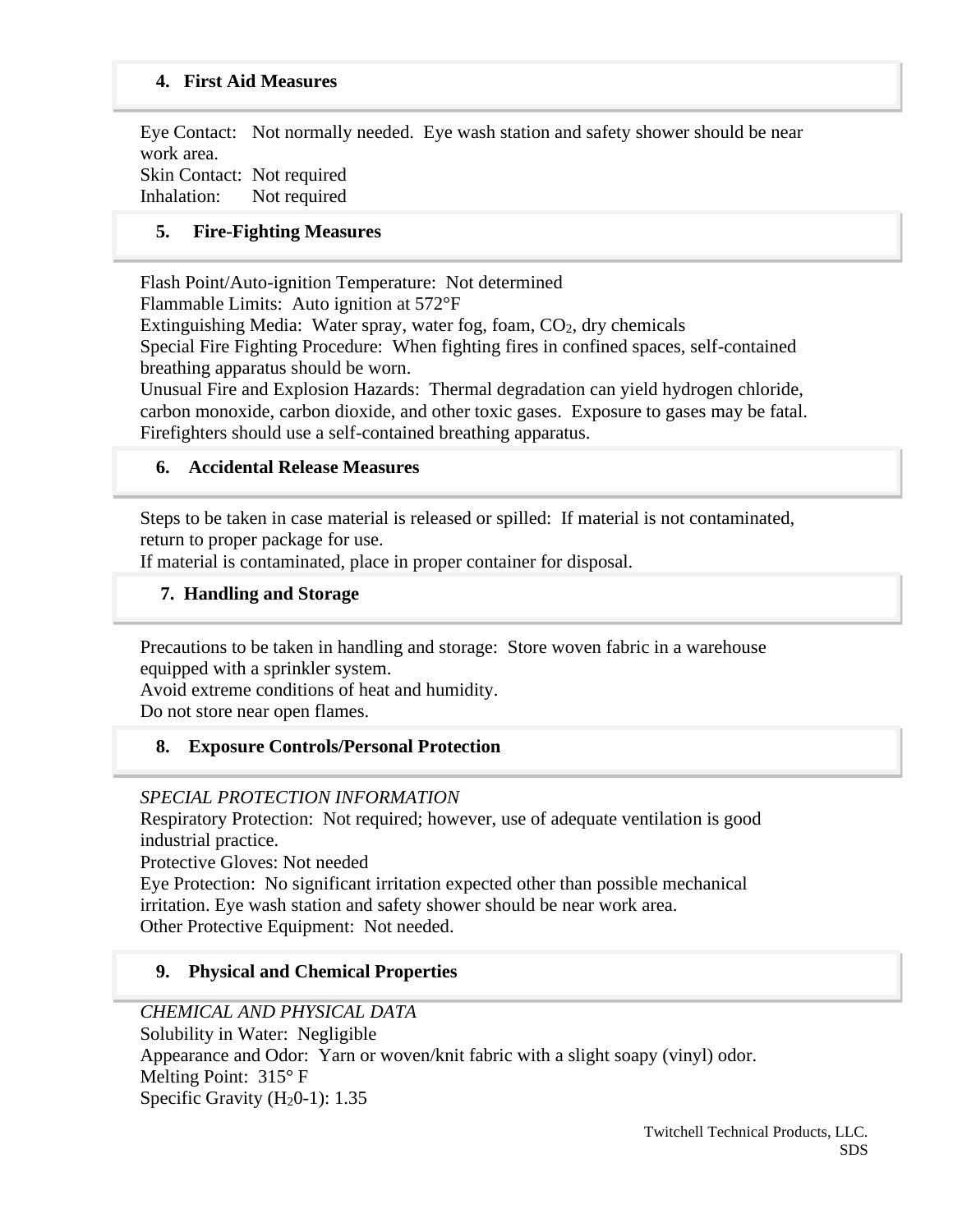## **10. Stability and Reactivity**

Stability/Instability: Stable Conditions to Avoid: Excessive heat and ignition sources. Combustion can produce hydrogen chloride, carbon monoxide, carbon dioxide, and other toxic gases.

### **11. Toxicological Information**

Eye effects: Not toxic Skin effects: Not toxic Target Organs: None Carcinogenicity: Not determined Mutagenitive and Reproductive Effects: Not considered to be a hazard

#### **12. Ecological Information**

Environmental Data: Not expected to be hazardous to the environment in present form.

#### **13. Disposal Considerations**

Waste Disposal Methods: Sweep up waste fabric and recycle, incinerate, or landfill in conformity to federal, state or local disposal regulations.

#### **14. Transport Information**

DOT classification: Non-hazardous

#### **15. Regulatory Information**

This product may contain ingredients in the fiber lubricant and additives in 'De Minimus" quantities, which would be listed in SARA 311/313: Acute Health Hazard. At levels under 0.01% by weight, no "Reportable Quantities" will be reached with typical fabric inventories.

TSCA: All components of this product are listed or exempted from the United States Environmental Protection Agency Toxic Substances Control Act inventory.

#### **16. Other Information**

| <b>NFPA</b> | <b>Health Hazard</b> | <b>Flammability</b> 1 | <b>Instability</b> 0     |
|-------------|----------------------|-----------------------|--------------------------|
| <b>HMIS</b> | <b>Health Hazard</b> | <b>Flammability</b> 1 | <b>Physical Hazard</b> 0 |

 $0 =$  not significant,  $1 =$ Slight,  $2 = \text{Modern}$ ,  $3 = \text{High}$  $4 =$  Extreme,  $* =$  Chronic